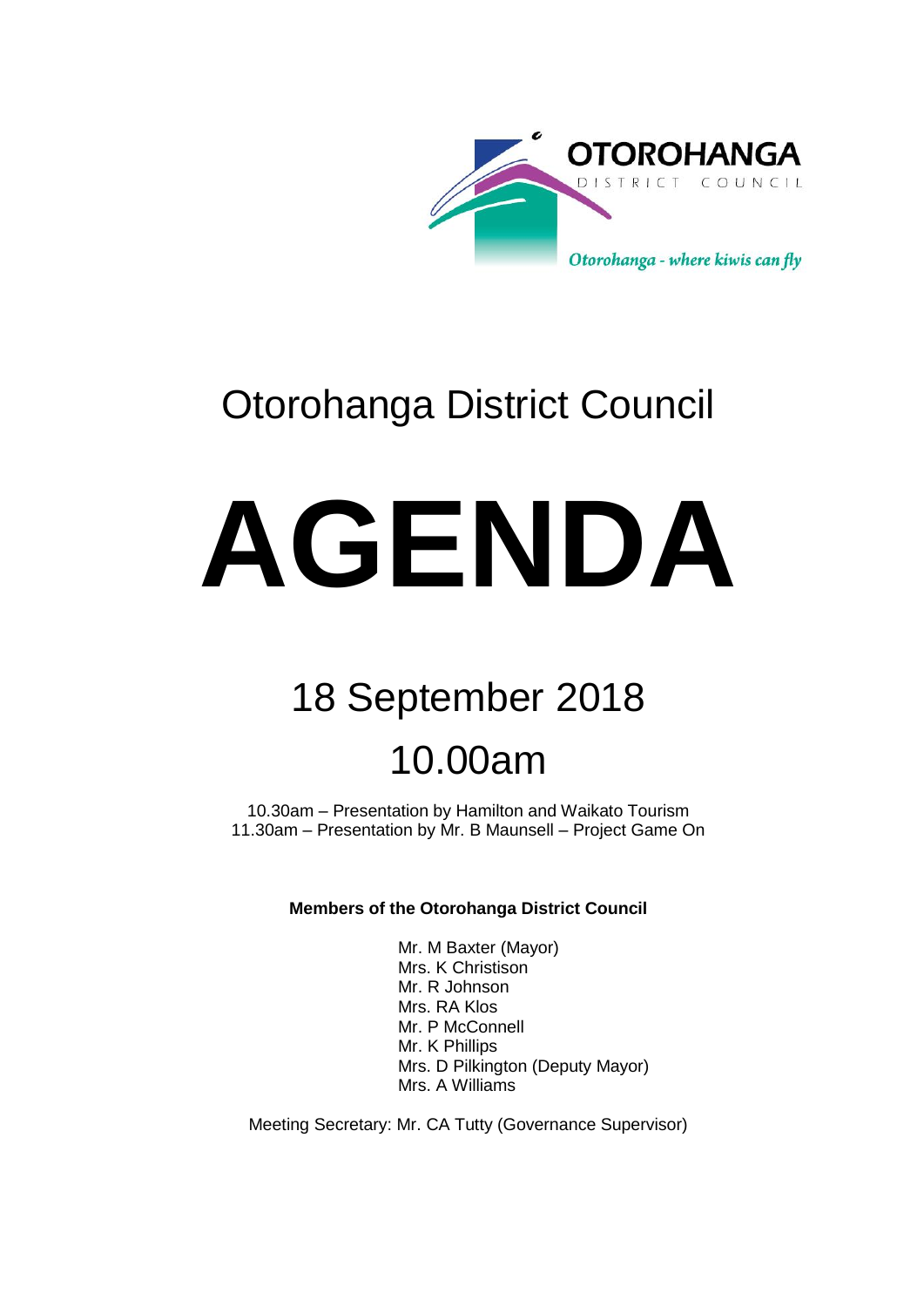#### **OTOROHANGA DISTRICT COUNCIL**

18 September 2018

Notice is hereby given that an Ordinary meeting of the Otorohanga District Council will be held in the Council Chambers, 17 Maniapoto Street, Otorohanga on Tuesday 18 September 2018 commencing at 10am.

12 September 2018

**DC Clibbery CHIEF EXECUTIVE**

**AGENDA**

**ORDER OF BUSINESS:**

**ITEM PRECIS PAGE PRESENT**

**IN ATTENDANCE**

**APOLOGIES**

**OPENING PRAYER**

**PUBLIC FORUM (UP TO 30 MINUTES)** 

**ITEMS TO BE CONSIDERED IN GENERAL BUSINESS**

**CONFIRMATION OF MINUTES – OTOROHANGA DISTRICT COUNCIL** 

 **– 21 AUGUST 2018**

 **(CONFIDENTIAL) – 21 AUGUST 2018**

 **– 31 AUGUST 2018**

**CONFIRMATION OF MINUTES – OTOROHANGA COMMUNITY BOARD – 9 AUGUST 2018 CONFIRMATION OF MINUTES – KAWHIA COMMUNITY BOARD – 10 AUGUST 2018**

**MATTERS ARISING** 

| DECLARATION OF CONFLICTS OF INTEREST |  |
|--------------------------------------|--|
| <b>REPORTS</b>                       |  |

| <b>ITEM 291</b> | <b>PROPOSED AMENDMENT TO TRAFFIC BYLAW</b>                  |    |
|-----------------|-------------------------------------------------------------|----|
| <b>ITEM 292</b> | <b>IMPROVEMENT TO OTOROHANGA POOL &amp; GYM COMPLEX</b>     | 8  |
| <b>ITEM 293</b> | <b>PROPOSED MEETING DATES - OTOROHANGA DISTRICT COUNCIL</b> | 10 |
| <b>ITEM 294</b> | OTOROHANGA DOMAIN TOILETS                                   | 11 |
| <b>ITEM 295</b> | DRAFT MANAGEMENT ACCOUNTS FOR THE YEAR ENDING 30 JUNE 18    | 13 |
| <b>ITEM 296</b> | <b>CARRYOVERS 2017/18/19</b>                                | 14 |
| <b>ITEM 297</b> | ODC MATTERS REFERRED FROM 21 AUGUST 2018                    | 16 |
|                 |                                                             |    |

**GENERAL 16**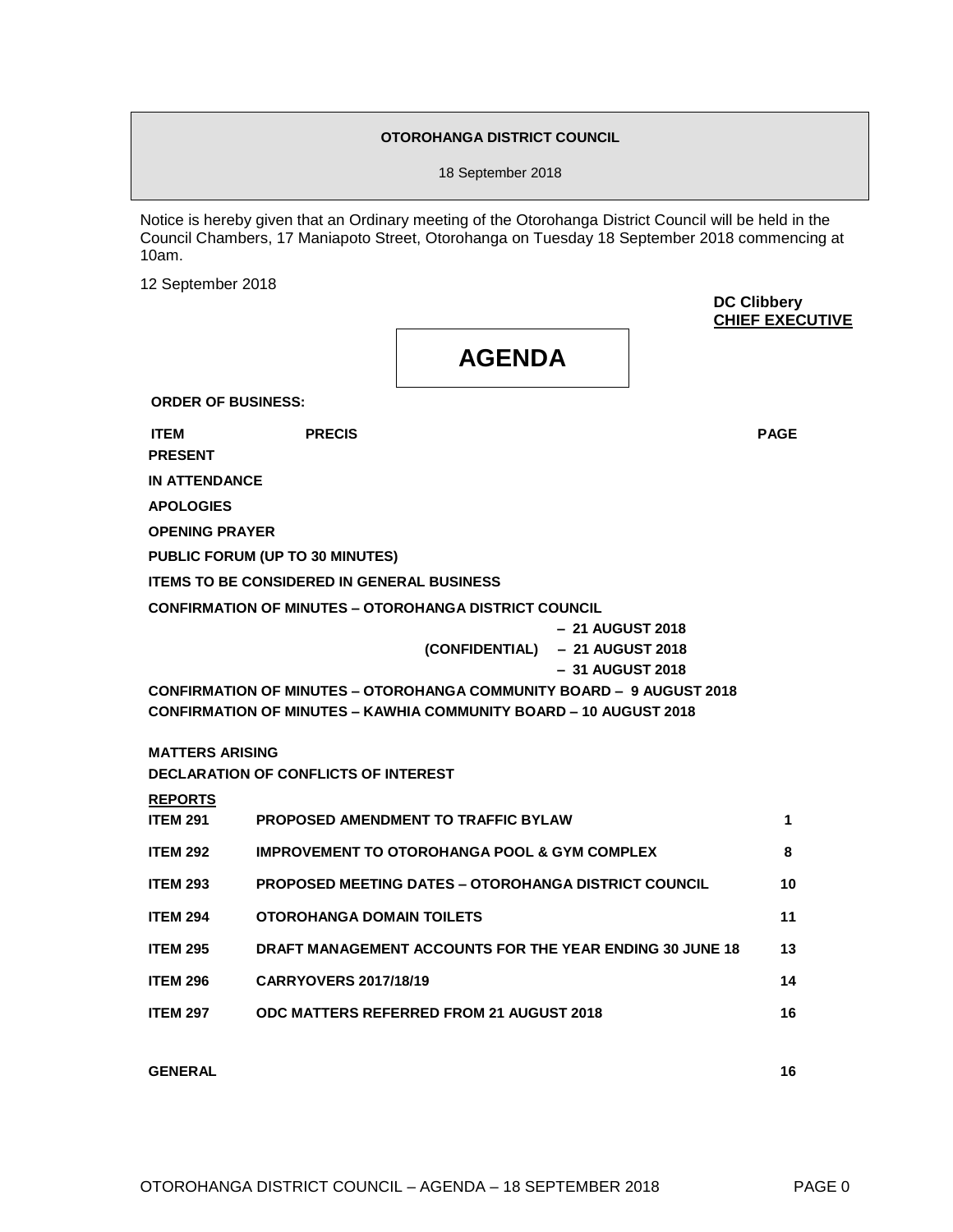#### **REPORTS**

| <b>ITEM 291</b> | <b>PROPOSED AMENDMENT TO TRAFFIC BYLAW</b>                         |
|-----------------|--------------------------------------------------------------------|
| To:             | <b>Mayor and Councillors</b><br><b>Otorohanga District Council</b> |
| From:           | <b>CHIEF EXECUTIVE</b>                                             |
| Date:           | 18 September 2018                                                  |

#### **Relevant Community Outcomes**

- The Otorohanga District is a safe place to live
- Ensure services and facilities meet the needs of the Community

#### **Executive Summary**

An amendment of Council's Traffic Bylaw is proposed to assist in addressing parking issues in Otorohanga and Kawhia.

#### **Staff Recommendation**

It is recommended that:

- 1. The Statement of Proposal in respect of an amendment of the Otorohanga District Traffic Bylaw 2005 is approved.
- 2. The Special Consultative Procedure as per Section 83 of the Local Government Act 2002 be commenced in respect of the proposed amendment of the Otorohanga District Traffic Bylaw 2005 in accordance with the content of this report.
- 3. That Council agrees in principle to funding the enforcement of parking restrictions on the basis set out in this report.

#### **Background**

There has in recent times been further discussion of parking issues in the central areas of both Otorohanga and Kawhia. These discussions are not new, particularly in Kawhia, where parking has been a topic of contention for more than 10 years.

A report was presented to the Kawhia Community Board on 23 January 2015 that outlined the issues in that community and suggested three possible solutions to them. Since that time two of the three solutions suggested in the report creating additional parking spaces and asking the fishing charter boat operators to request or arrange for their customers to park in other areas - have been pursued, but without success.

An additional parking area was formed on Tainui Street for the intended use of charter boat customers, but it has remained virtually unused and continuing discussions with the charter boat operators has resulted in little if any change to the parking behaviour of their customers.

It has also been accepted that the remaining option - implementing extended parking time restrictions in affected areas – is unlikely to be effective unless it is accompanied by some level of active enforcement, with issue of infringements for non-compliance.

In Otorohanga there have been similar issues in respect of drivers parking for excessively long periods in the CBD area, reducing the availability of parking for business customers, and this too has similarly proven difficult to resolve.

As such the Community Boards in Otorohanga and Kawhia now believe that the only realistic remaining approach to address these parking issues will require some active enforcement by a parking warden or other enforcement officer.

Such enforcement is however not entirely straightforward, for reasons that have been previously presented to elected members, and will also require associated changes to be made to Council's Traffic Bylaw. This approach does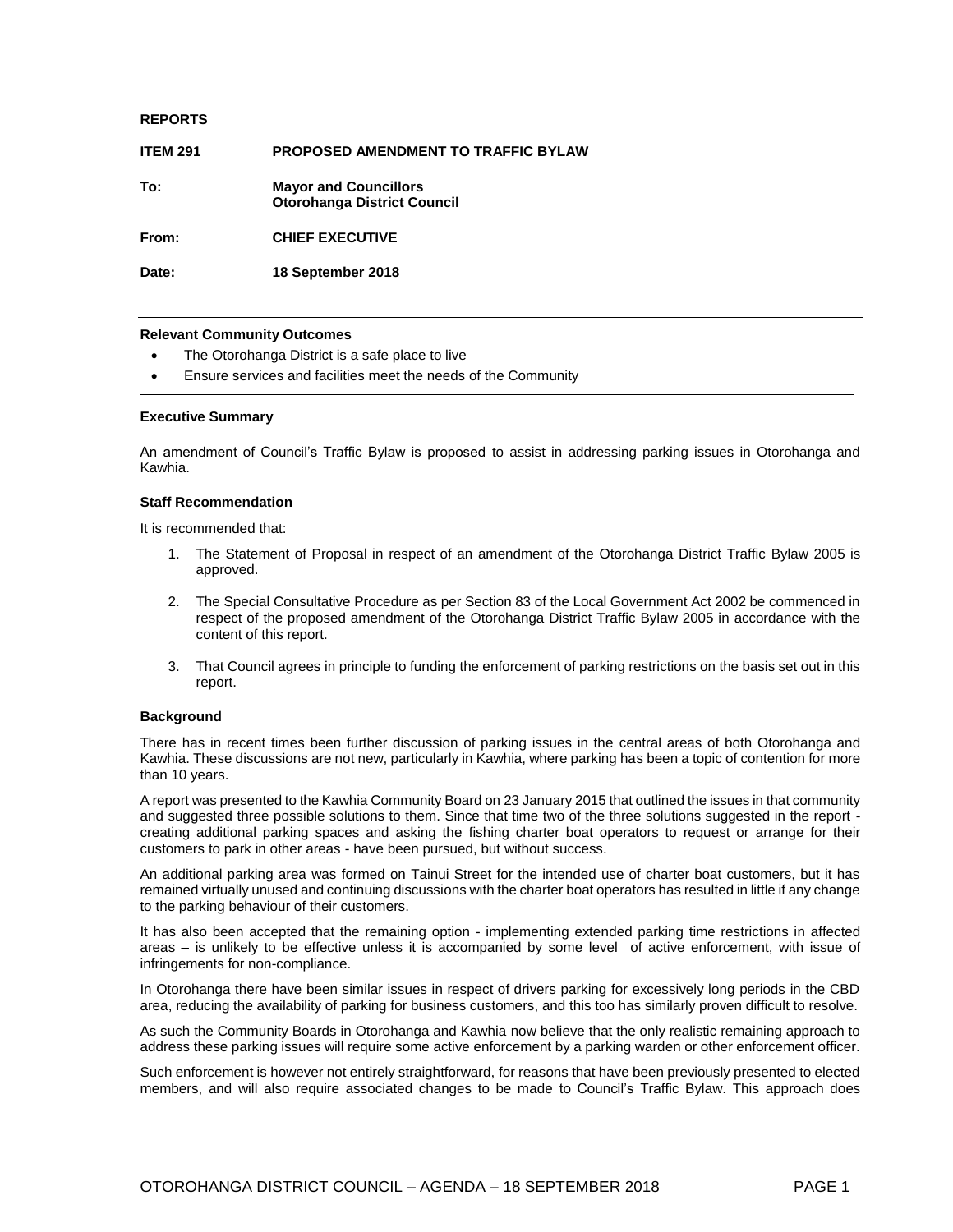however appear to now be the only option remaining, and hence it is proposed to be pursued despite these associated challenges.

#### **Council's Traffic Bylaw**

ODC's Traffic Bylaw 2005, which was last reviewed in July 2011, attempts to address a quite wide range of issues relating to traffic, including parking, speed limits and various other matters.

Having such a broad range of matters under one bylaw is perhaps unusual, and a more common arrangement appears to be for local authorities to have two separate bylaws, one for the setting of speed limits and another for the remaining traffic control issues.

Our Council, and both of the District's Community Boards have in recent times raised issues relating to matters that fall (or might fall) under Council's Traffic Bylaw.

It is believed that these issues raised fall into five main groups, as follows:

- 1. Inappropriate extended-stay parking on the main streets/CBD areas of Otorohanga
- 2. Inappropriate extended-stay parking on the main streets/CBD areas of Kawhia
- 3. Possible minor changes to parking restrictions at a few other locations in Otorohanga and Kawhia
- 4. Potential reduction of speed limits on certain rural roads
- 5. Potential restrictions or prohibitions on vehicles in certain public spaces

There are considered to be very significant differences between these groups of issues in respect of the perceived urgency to find a solution (or even to properly define the problem) and the ease of doing so.

#### **Parking Issues**

As stated previously it is believed that in respect of issues in groups 1 and 2, the solution must primarily lie in effective enforcement of bylaw provisions.

In the case of Otorohanga the existing parking restrictions on the Maniapoto Street appear to be generally appropriate, and they just need to be given effect. The only change currently being suggested by staff is the introduction of three new '5 minute' parking spaces, each one of which would be placed in the central areas of the existing blocks along Maniapoto Street that do not have such a parking space on both sides of the road.

Two of these '5 minute' spaces would be on either side of the road on the Ranfurly Street / Balance Street block, with the third on the western side of the block between Tuhoro and Te Kanawa Streets. These additional 5 minute parks will not be specific to particular businesses.

In Kawhia there are only currently some limited parking time restrictions close to the wharf, and if these alone were enforced, all that would be likely to happen is that those long-staying vehicles would instead park on Jervois Street, causing similar nuisance there. It is therefore suggested that 120 minute parking limits are extended to include all of the parking at the wharf (Omimiti Street), and the full length of Jervois Street.

Again for this to have any real effect it will have to be accompanied by enforcement through the issuing of infringements for non-compliance, most probably by a parking warden contracted on a part-time basis.

Making the changes to the defined limited time parking areas required for issues in groups 1, 2 and 3 above does not necessitate a significant process to change the Traffic Bylaw, since section 31 of that Bylaw permits such variations to be made by a simple resolution of Council, without the need for broader consultation.

Despite this it is however believed that it would still be worthwhile to invite suggestions from the community on what other changes to parking restrictions that they might like to see.

If there is going to be proper enforcement with the imposition of infringements it is however essential the provisions of the Bylaw are extremely sound to avoid any potential for legal challenges.

The existing provisions in the Bylaw on offences and penalties are very brief, as might be expected for a bylaw for which routine enforcement was not expected to be conducted, and it is believed that these provisions would need to be strengthened if they are to be used under an active enforcement regime. Such changes would however constitute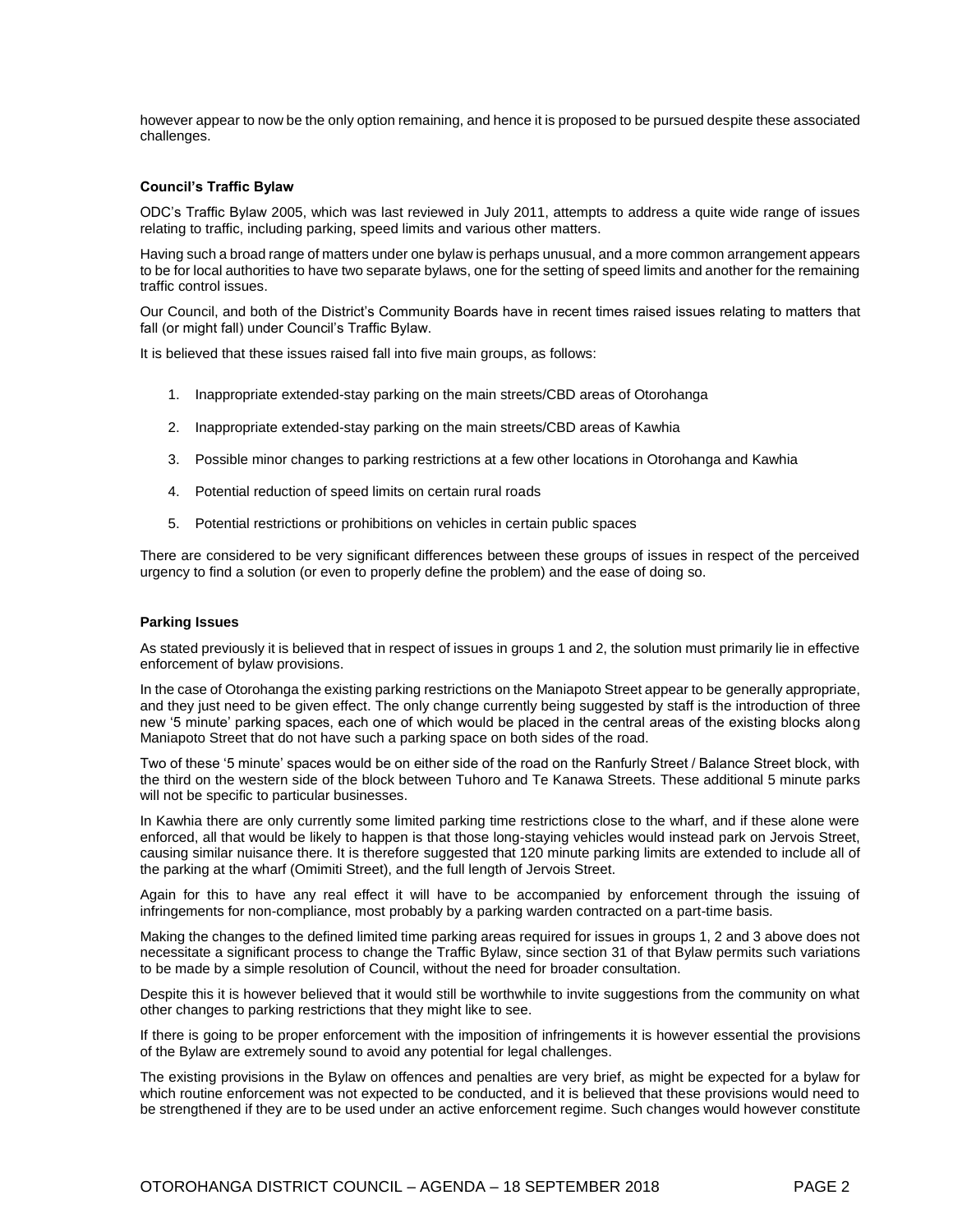a bylaw amendment, and have to be subject to a more formal process, using the Special Consultative Procedure of the Local Government Act.

A parking enforcement policy will also have to be drafted that covers the issuing of infringement notices, objections to notices, discretions for officers and other matters. Staff will be seeking a template for such a policy from another Council, which may be discussed at a later stage.

#### **Other Types of Issue**

The issues in groups 4 and 5 are however considered to be much more complex.

The previous primary legal provision under which speed limits were set in our Traffic Bylaw was the Land Transport Rule: Setting of Speed Limits 2003, but his has now been revoked. This was replaced in 2017 by a new rule, which enables consideration of a broader range of factors in the selection of appropriate speed limits for different environments, and increases the role of NZTA in assisting that process to ensure that a relatively consistent approach to speed management is applied across NZ.

The new Land Transport Rule – 'Setting of Speed Limits 2017' potentially provides councils with greater flexibility in respect of setting speed limits, but this flexibility comes at the cost of needing to go through a much more extensive process, as set out in the *Speed Management Guide* published by NZTA in 2016.

As stated previously the intention of this new approach to speed management is to achieve consistency, and for this reason things such as the 'speed management map' described in the *Speed Management Guide* should preferably encompass the whole district, not just a part of it or a particular road. A reduced speed limit for a particular road should therefore only really be considered after such a 'whole of district' evaluation has been completed and there is understanding of what other roads might need a similar treatment.

Obtaining all of the required inputs for such a whole of district process would however take some time – probably at least 12 months – and it is considered that such a delay before we can begin to address the parking issues would be undesirable.

The potential issues in group 5 are not yet defined (and may indeed not even exist) and as such cannot be realistically considered for incorporation into a bylaw amendment at this time.

#### **Proposed Approach – Bylaw Amendment**

It is proposed that an amendment is made to the Traffic Bylaw that focusses only on addressing the parking issues in groups 1, 2 and 3, and that a further more comprehensive review of the Traffic Bylaw to consider speed limits and other matters (with the probable separation of Speed Limits and Parking/Other Traffic Issues into two separate bylaws) is conducted at a later date, prior to July 2021 (which is the date by which a review of the Bylaw will be required under the LGA). Though the 2003 rule on setting speed limits has been revoked, the limits set under that previous rule remain valid, and hence there is no legislative urgency for change.

An initial step in the proposed initial bylaw amendment process has already been taken by inviting feedback from the community on suggested changes to the existing parking restrictions. At the time of preparing this report no such feedback has been received, but the period stated for feedback has not yet closed and if any feedback is subsequently received it will be shared with Council at the meeting on 18 September.

The next stage would be preparation of a draft amended Traffic Bylaw and undertaking community consultation on that through the Special Consultative Procedure of the Local Government Act.

Such a draft Bylaw will be presented to Council at the meeting of 18 September, and the key changes at this stage proposed to the Bylaw are outlined in the attached Statement of Proposal.

A possible schedule for process towards the bylaw amendment following the Council meeting of 18 September is as follows:

- Advertising of Summary of Information 20 September
- Community Board meetings October 4 & 12 Proposed amended Bylaw discussed with OCB and KCB, who could then make submissions.
- October 20 Submissions close
- October 23 Council hears submissions, confirms amended Bylaw, discusses enforcement arrangements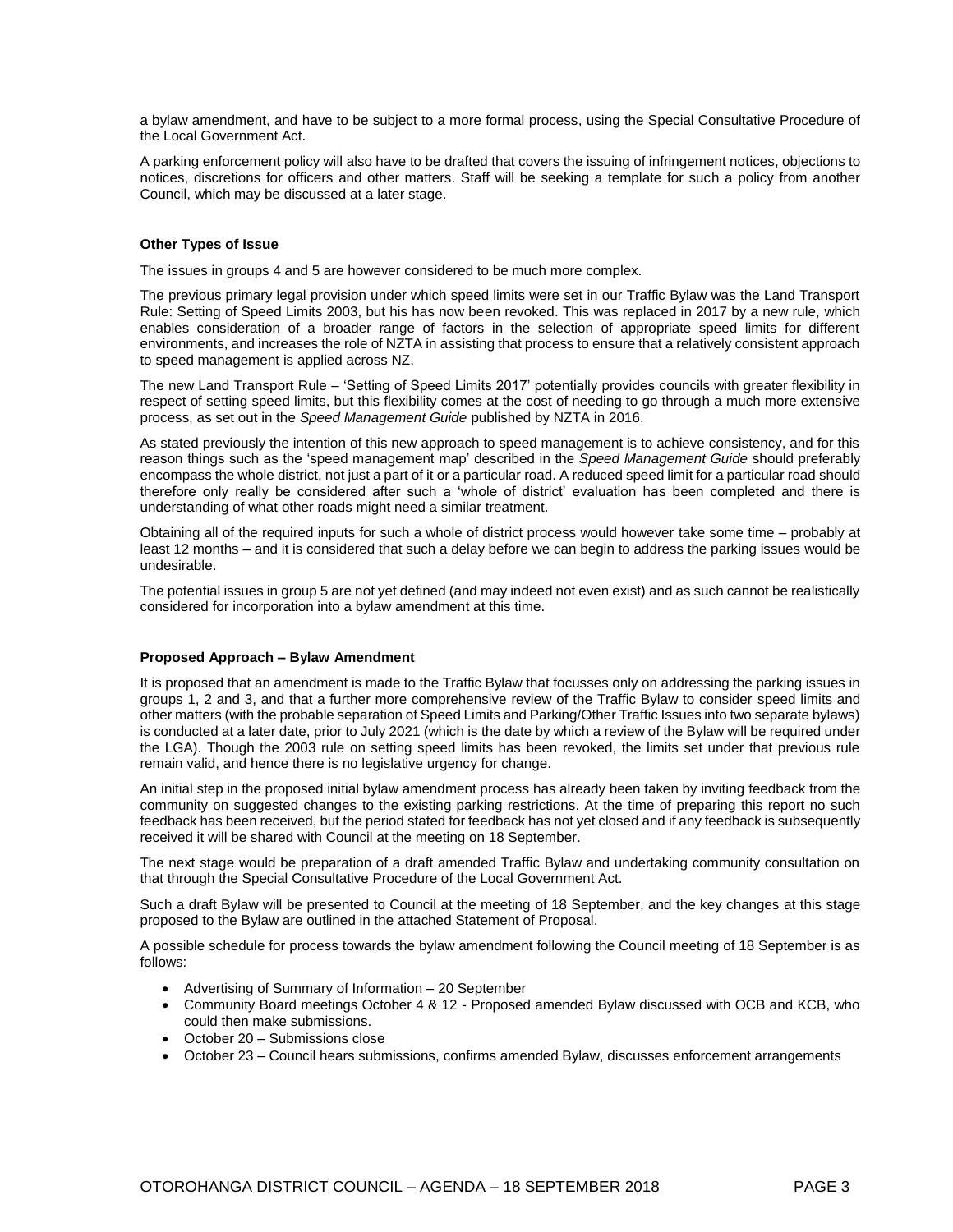It would be hoped that if the amended Bylaw was confirmed on 23 October that this would then provide sufficient time for other necessary arrangements to be made to give effect to those changes before the peak summer season, when parking issues have generally been most severe in Kawhia.

#### **Enforcement Issues**

Material has previously been provided to elected members which outlines the potential logistical and financial challenges associated with effectively enforcing parking restrictions in Otorohanga and Kawhia.

The exact details of those enforcement arrangement have not yet been determined, and do not need to be determined at this stage.

There is however considered to be an immediate need to recognise that putting in place such enforcement is likely to have a net cost to Council, and that if there is not a willingness on the part of Council to meet such costs, then there appears to be little point in pursuing the Bylaw amendment as currently proposed.

Preliminary estimates suggest that preparing for enforcement (checking and updating road markings and signs, advertising, administration and legal review) could have a one-off cost in the \$6,000 to \$8,000 range, and thereafter the net annual operating cost might be in the order of \$6,000 for Otorohanga and \$7,500 for Kawhia.

An initial suggestion of how these ongoing costs of enforcement might be funded was as follows:

Otorohanga - \$3,000 (50% of \$6,000) – Security Patrol Account

- \$3,000 (50% of \$6,000) – District Economic Development Account

Kawhia – \$5,000 (67% of \$7,500) – Kawhia Harbour Services Account

- \$2,500 (33% of \$7,500) – District Economic Development Account

It is suggested that the initial preparation for enforcement might be 60% funded from the Kawhia Harbour Services account (since issues associated with charter boats have been the very dominant cause of parking issues in Kawhia) and 40% from the District Economic Development Account.

To give greater certainty to the process going forward, an element regarding this associated funding has been included in the proposed resolution.

#### **Dave Clibbery CHIEF EXECUTIVE**

Attachments:

Statement of Proposal, including Summary of Information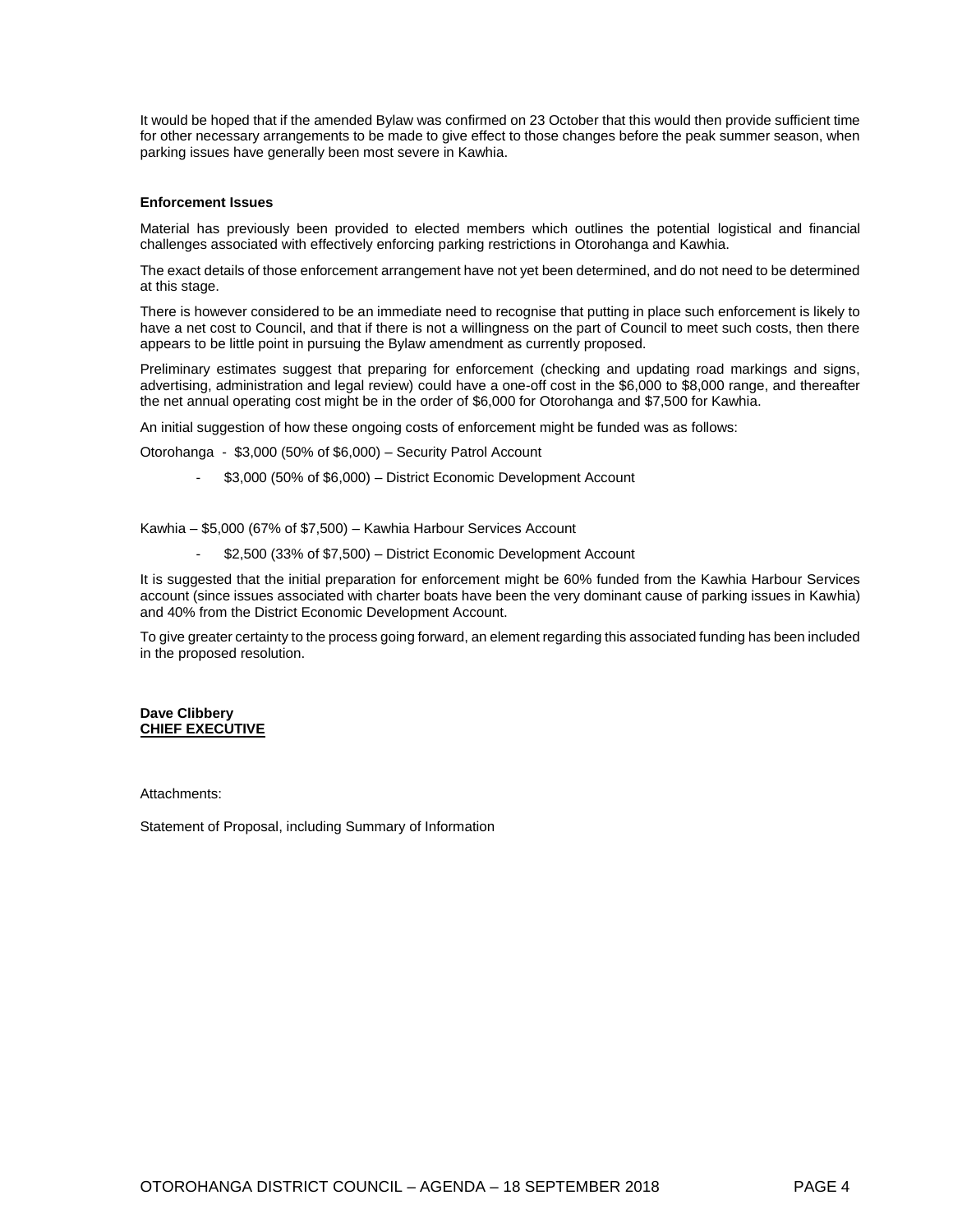#### *Otorohanga District Council*

#### *Statement of Proposal*

#### *Amendment of Traffic Bylaw 2005*

#### *1. Introduction*

*Minor amendments to Council's Traffic Bylaw 2005 are proposed in response to continuing nuisance and complaints associated with extending parking of vehicles in the central business areas of Otorohanga and Kawhia.*

#### *2. Purpose of this Statement of Proposal*

*Council must follow the Special Consultative Procedure contained in the Local Government Act for community consultation and comment in respect of amending a Bylaw.*

*As part of the Special Consultative Procedure the Council must produce a Statement of Proposal, which contains a Summary of Information that is a fair representation of the major matters in the proposal, and make it available to the community. This document is the Statement of Proposal. The information contained in this Statement of Proposal has been approved by Council for notification and consultation.*

#### *3. Proposed Amendment to Traffic Bylaw*

*Only relatively minor amendments to the Traffic Bylaw 2005 are proposed, the most significant of which are:*

- *i. Introduction of three new '5 minute' parking spaces on Maniapoto Street in Otorohanga each of which would be placed in the central areas of the existing blocks along Maniapoto Street that do not have such a parking space on both sides of the road.*
- *ii. 120 minute parking limits in Kawhia are extended to include all of the parking near the wharf (Omimiti Street), and the full length of Jervois Street.*
- *iii. Clauses 29 and 30 of the existing Bylaw are to be replaced with the following:*

*29. OFFENCES - Every person commits an offence against this Bylaw who;*

*a) Fails to comply with any control, restriction, limitation or prohibition made pursuant to this Bylaw, or*

*b) Fails to comply in all respects with any prohibition, restriction, direction or requirement indicated by the lines, markings, traffic signs and other signs or notices laid down, placed, made or erected on or upon any road, public car park, reserve or other places controlled by the Council under any of the provisions of this Bylaw, or*

- *c) Fails to comply with any condition, duty, or obligation, imposed by this Bylaw.*
- *30. PENALTIES - Every person who commits an offence against a clause in this Bylaw is liable under the enabling legislation, to penalties and fines as set out below;*

*a) Every person who fails to comply with any control, restriction, limitation or prohibition made pursuant to this Bylaw under Section 242(4) of the Local Government Act 2002, is liable on summary conviction to a fine not exceeding \$20,000.*

*b) Every person who fails to comply with any control, restriction, limitation or prohibition made pursuant to this Bylaw under the Land Transport Act 1998 commits an offence under the Land Transport Act 1998 and the Land Transport (Road User) Rule 2004 and is liable to the penalties and fines as set out in the Land Transport Act 1998 and the Land Transport (Road User) Rule 2004.*

*c) A person may not be subject to proceedings under this Bylaw, if that person is also, for the same facts, being proceeded against for a breach of the Land Transport Act 1998.*

*iv. Clause 31 of the existing Bylaw is to be renumbered as clause 33.*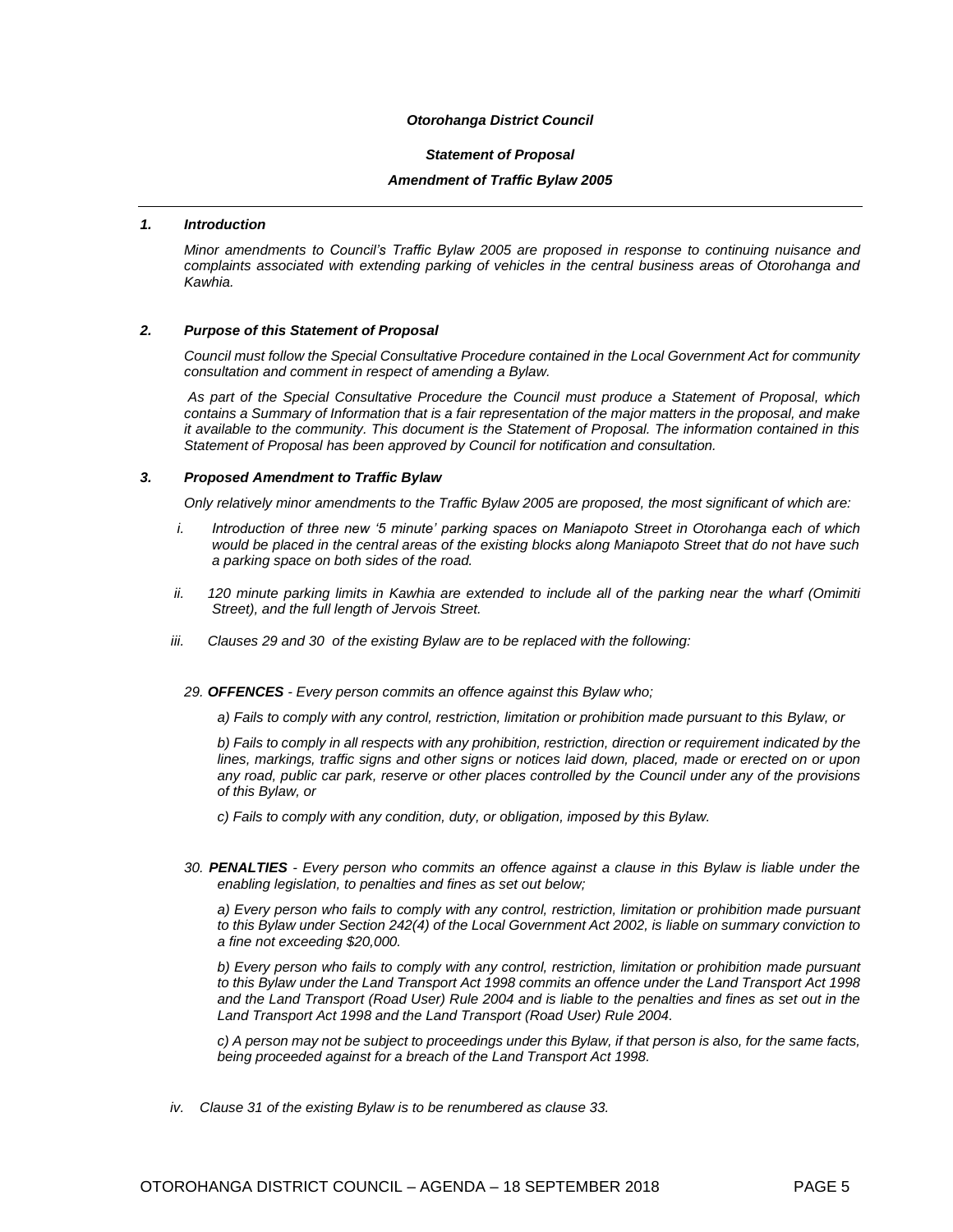*v. The following definitions will be added to the Interpretation section:*

*"Chief Executive" means; the Chief Executive of Otorohanga District Council*

*"Enforcement Officer" means;* 

*Any person appointed or authorised in writing by the Chief Executive or the Council to act on its behalf*  and with its authority including a Parking Warden appointed by the Council under the provisions of the *land Transport Act 1998.*

- *vi. The following further clauses are to be added to the Bylaw:*
	- *31. DEFENCES - A person is not in breach of this Bylaw if that person proves that the act or omission complained of:*

*a) Took place in compliance with the directions of an enforcement officer, a parking warden or a traffic control device; or*

*b) Was performed by an enforcement officer or a parking warden and was necessary in the execution of that person's duty.*

#### *32. EXEMPTED VEHICLES*

*a) This Bylaw shall not apply to emergency vehicles being used in an emergency or doctors, district nurses and midwives who are attending an emergency.*

*b) This Bylaw shall not apply to vehicles operated by the Council or for the Council during the necessary fulfilment of Council's statutory functions, duties or powers.*

*c) This Bylaw shall not apply to vehicles operated by Utility providers whilst engaged in emergency repair work to a public utility service.*

#### *4. Report under Section 155 of the Local Government Act 2002*

In proposing an amendment to a Bylaw Section 155 of the Local Government Act 2002 requires the Council *to:*

- *a. determine whether a Bylaw is the most appropriate way of addressing the "perceived problem", and*
- *b. if so, determine whether the proposed Bylaw is the most appropriate form of Bylaw, and whether it gives rise to any implications under the New Zealand Bill of Rights Act 1990*

*Bylaws cannot be inconsistent with the New Zealand Bill of Rights Act.*

*The primary perceived problem proposed to be addressed by this amendment is a matter of nuisance associated with extended parking of vehicles in the central business areas of Otorohanga and Kawhia.* 

*The content of the Bylaw is similar to that applied with apparent success in some other urban centres in New Zealand, and hence is believed to be suitable for the intended purpose within this District.*

The Bylaw is not considered to infringe on any of the types of rights that are protected under the NZ Bill of *Rights Act, and is therefore not inconsistent with this Act.*

*It is therefore considered that the Traffic Bylaw and the proposed amendment meets all of the tests set by the Act.*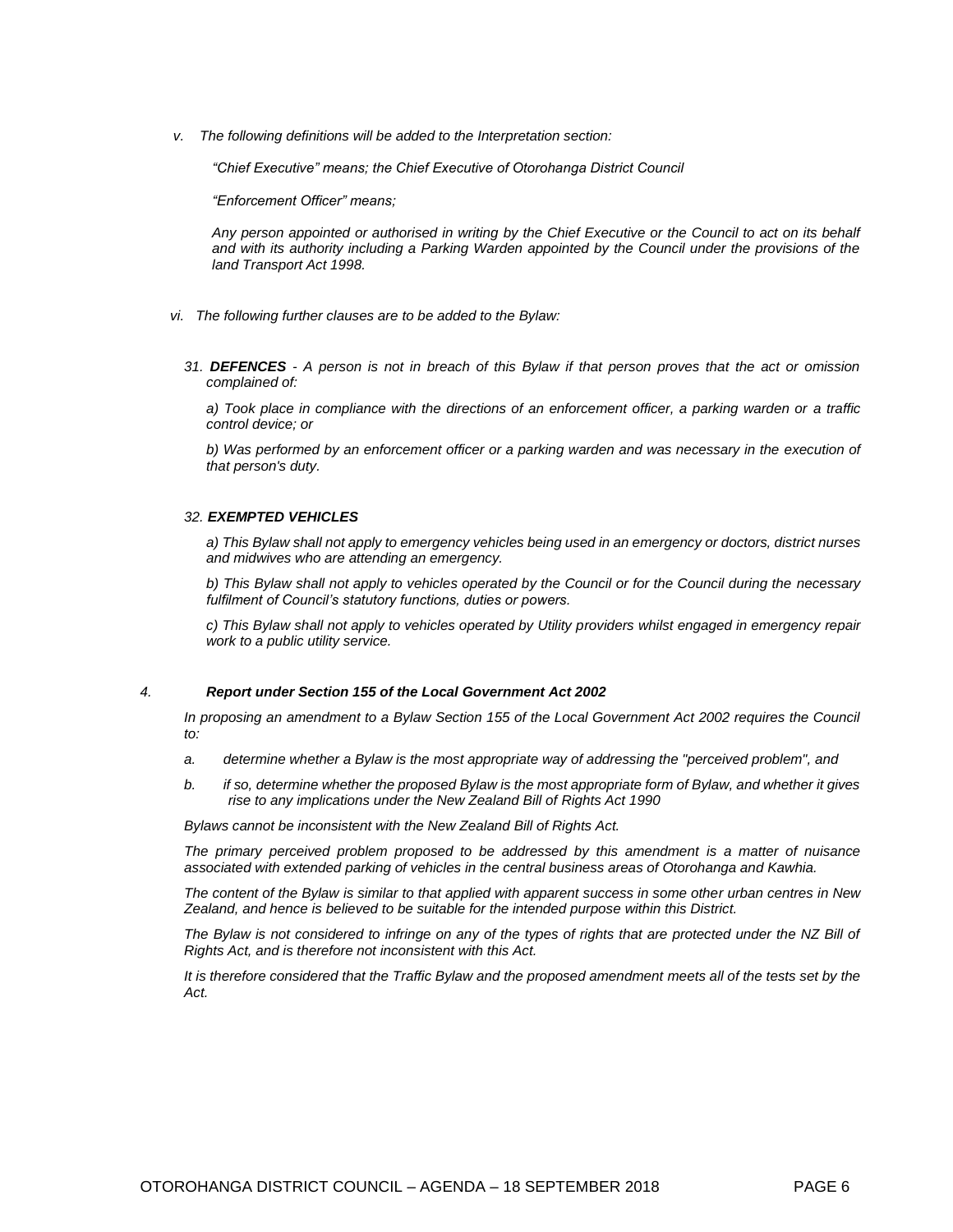#### *Summary of Information*

*A summary of information in respect of the proposed bylaw amendment, which will also be used for advertising purposes, is as follows:*

#### *Amendment of Traffic Bylaw 2005*

#### *Summary of Information*

*There have in recent times been continuing complaints regarding vehicles parking for long periods of time in the central areas of both Otorohanga and Kawhia. These issues are not new, particularly in Kawhia, where parking has been a topic of contention for more than 10 years.*

*Previous attempts to address these issues by various informal means have been unsuccessful, and it is now believed that the only effective means of addressing this issue is likely to be a combination of increasing parking time restrictions on the affected areas, and enforcement of those restrictions.* 

*The proposed amendment to the Traffic Bylaw 2005 will extend parking time restrictions to the full lengths of Jervois and Omimiti Streets in Kawhia, introduce three additional '5 minute' parking places on Maniapoto Street in Otorohanga and strengthen the provisions of the Bylaw in respect of enforcing those restrictions.*

*A more detailed Statement of Proposal, including a copy of the proposed amended Bylaw and associated information, is available from Council on request.*

*Submissions in respect of the making of the proposed amended Bylaw must be made in writing, and should be addressed to:*

*The Chief Executive Otorohanga District Council PO Box 11 OTOROHANGA*

*Submissions can be made from 20 September 2018 and must be received by Council by 9.00am on Monday 22 October 2018. Persons who wish to speak to their written submissions should state this in their submission, and will be given the opportunity to be heard by Council at its meeting of 23 October 2018.*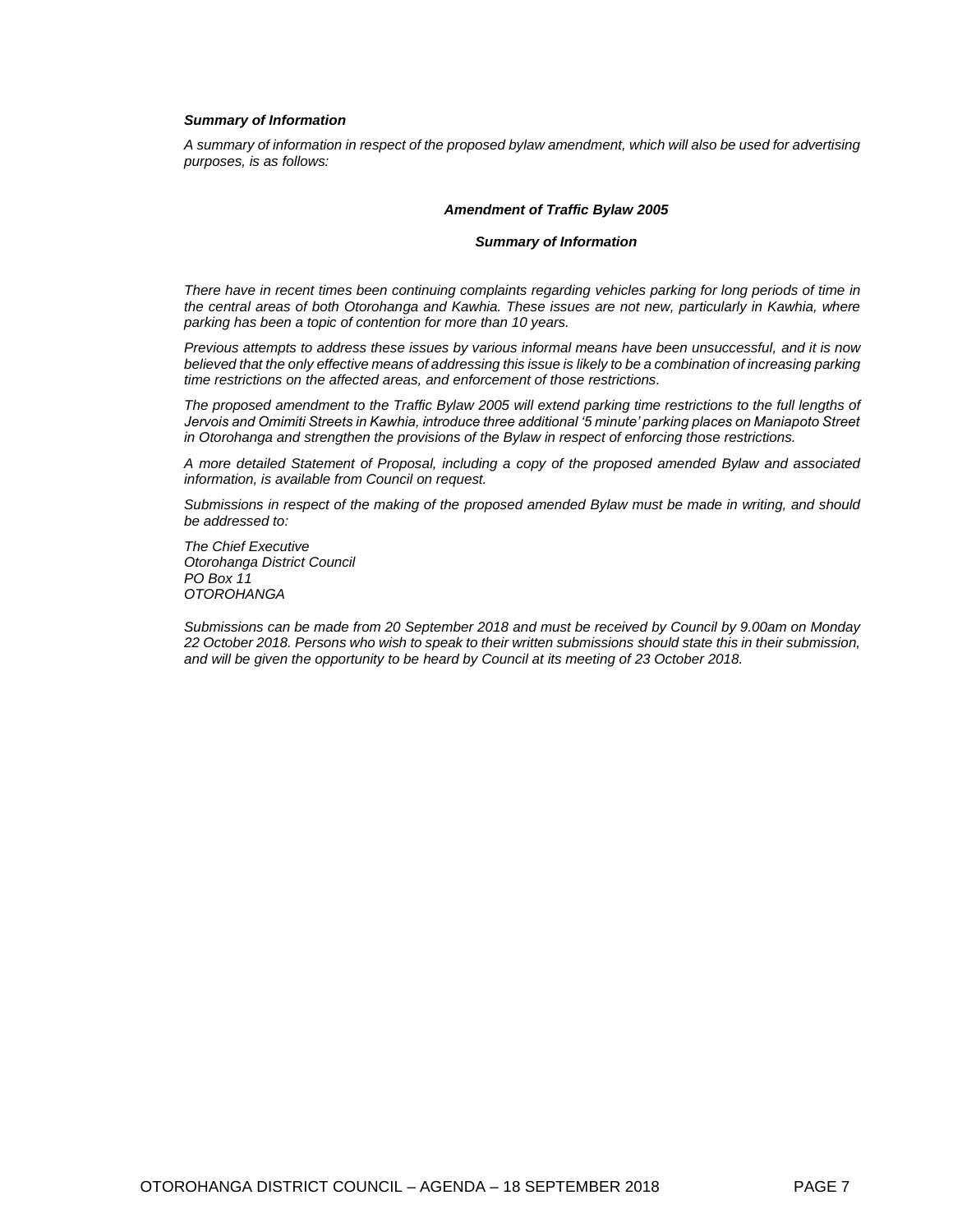| <b>ITEM 292</b> | <b>IMPROVEMENT TO OTOROHANGA POOL &amp; GYM COMPLEX</b> |
|-----------------|---------------------------------------------------------|
| To:             | His Worship the Mayor & Councillors                     |
| From:           | <b>Engineering Manager</b>                              |
| Date:           | 18 September 2018                                       |

#### **Relevant Community Outcomes**

- Ensure services and facilities meet the needs of the Community
- Foster an involved and engaged Community

#### **Executive Summary**

A request has been received from the pool and gym complex operators Community Leisure Management (CLM) to erect an "Archgola" style canopy to increase the covered area available for use by the visitors to the complex. Such an addition would be at their cost and would predominantly benefit the gym users. The option to make the premises available to members for 24 hours a day, seven days a week, was also explored but assessed to give benefit to fewer people and hence a poorer return on investment.

#### **Staff Recommendation**

It is recommended: That the construction of a 40m2 Archgola type structure at the Otorohanga Pool and Gym Complex, at the cost of the operator CLM, be approved.

#### **Report Discussion**

At the time of the tender for the operation of the Otorohanga Pool and Gym Complex those tendering were asked to put forward possible initiatives that they might consider to improve the level of service provided to the community. CLM said that should their bid be successful once they had operated the facility for some time they might consider a covered extension or a conversion to a 24-hour operation as possibilities.

CLM subsequently carried a cost benefit exercise for each option and came to the conclusion that the covered structure, enclosing some 40m2 with an estimated cost of \$15 000, would give them the best return. (Refer to attached CLM report.)

Clause 6.6 of the contract states any modifications to the structure must be approved by the Engineer and will be at the sole expense of the Contractor. The modification will also become part of the equipment and shall only be subject to further change with the approval of the Engineer. Approval will not make council liable for any failure.

In discussion with CLM they indicated that should council prefer the 24-hour gym option they would request that council subsidise half the cost, approximately \$8 500 as this gave them a poorer return and had a higher capital cost. A third possibility discussed was for both options to be put in place, with council paying the \$8 500 and automatically rolling over the second three-year term, thus giving CLM a five-year time frame to obtain a return on their investment. The Engineering Manager is of the opinion that the recommended option of the covered roof represents the best option with no cost or risk to council.

#### **R H Brady ENGINEERING MANAGER**

Attachments : CLM Otorohanga Fitness Centre Extension Proposal.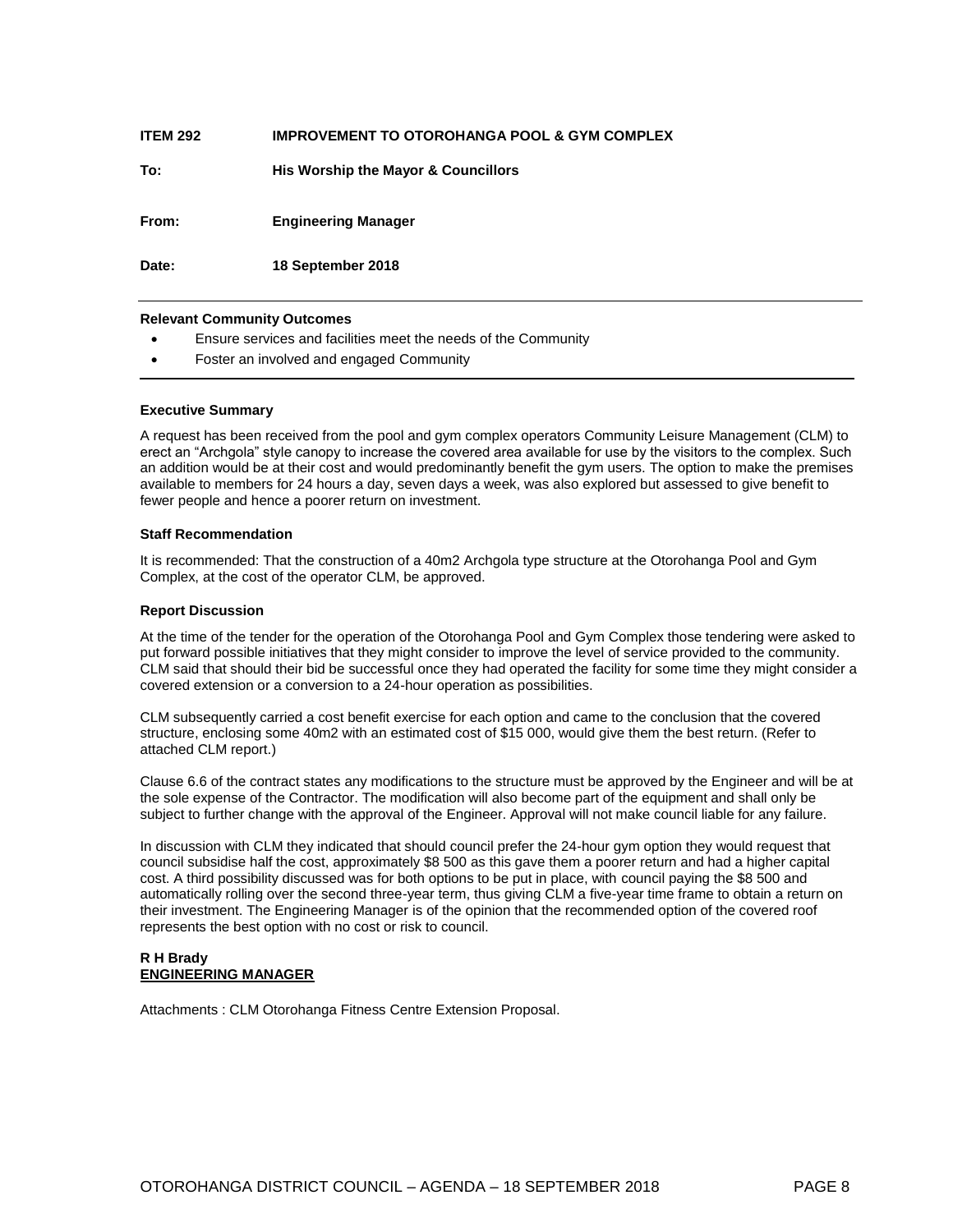# **OTOROHANGA FITNESS CENTRE EXTENSION PROPOSAL**



Currently the Otorohanga Fitness Centre has 180 active members which has resulted in crowding during peak times (6am  $-$  8am and 5pm  $-$  7pm).

CLM has explored two options to invest into the current fitness space.

#### **INITIATIVE 1:**

To erect an Archgola style canopy of approx. 40m2 (with adjustable sides) to the rear of the existing fitness centre.

#### **POSITIVES:**

- Provides an additional area for the fitness centre to accommodate free weight equipment and allow members to work outside relieving pressure on the indoor space.
- Creates a sheltered area from sun and rain for year round specialised small group training sessions to be held.
- Utilises an otherwise "dead" space between the outdoor pool and fitness centre.

**COSTINGS:** Construction of the covered area would cost approx. \$15,000.



From a survey of current fitness members conducted in July 2018, we have had a 95% positive response rate in favour of constructing an outdoor sheltered area.

We had one response from a member enquiring about whether the facility would become 24 hours in the future.

#### **INITIATIVE 2:**

To install a 24 hour monitored door entry system to allow members access after normal staffed hours.

CLM currently run two facilities with a 24 hour system in Auckland and Palmerston North. These two fitness centres have been open 24 hours for the past three years giving us valuable visitation data to work with. The uptake of members utilising the gym after hours is approx. 5% at both sites. With this in mind, usage of a 24 hour system would satisfy around 8-10 members at Otorohanga.

We are aware that a much larger gym, Otorohanga Health and Fitness which is open 24 hours is a short distance away from the pools.

COSTINGS: Installation of a monitored 24 hour access system would cost approx. \$18,000.

### **CONCLUSION:**

While the idea of making the Memorial Pools gym 24 hours has been discussed, we are hesitant to compete with the larger facility close by with the amount of space currently on offer to members. Therefore given our experience, we recommend an extension to the existing space be a primary initiative, and a much better investment to the centre. We are willing to work with Council on introducing 24 hour access at a later date.

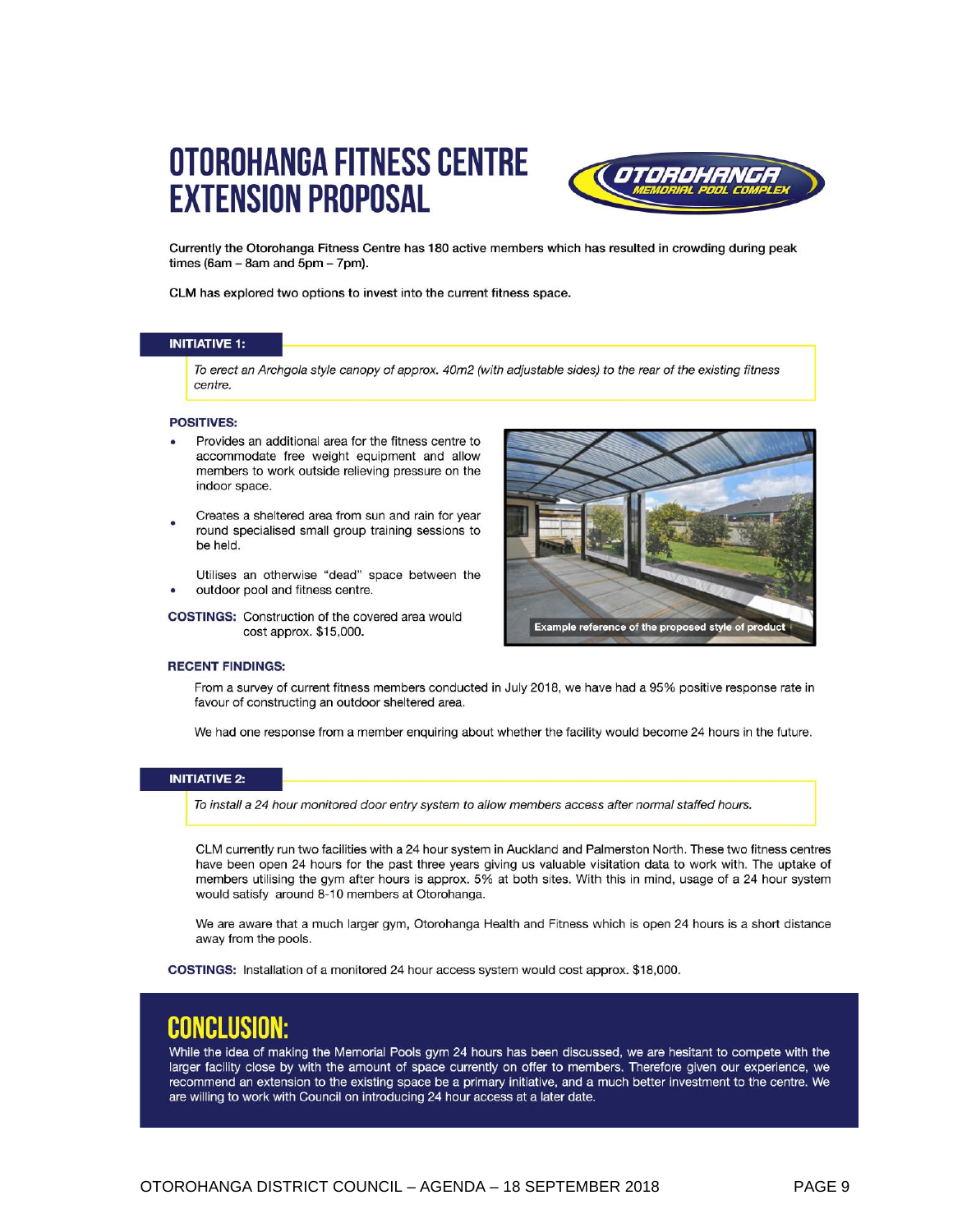## **ITEM 293 PROPOSED MEETING DATES – OTOROHANGA DISTRICT COUNCIL To: His Worship the Mayor & Councillors Otorohanga District Council From: Governance Supervisor Date: 18 September 2018**

#### **Relevant Community Outcomes**

- Ensure services and facilities meet the needs of the Community
- Foster an involved and engaged Community

#### **Executive Summary**

Presentation of proposed 2019 meeting dates for consideration by Council.

#### **Staff Recommendation**

It is recommended:

That the proposed 2019 meeting dates as presented/as amended, be adopted.

#### **Report Discussion**

As the end of the 2018 year is fast approaching it is an appropriate time for Council to set the meeting dates for 2019 up until the local government elections to be held on 12 October 2019 and the first meeting of the new Council..

Please find detailed below a list of proposed meeting dates from January to October 2019 –

Tuesday 22 January 2019 @ 10am Tuesday 19 February 2019 Tuesday 19 March 2019 Tuesday 16 April 2019 Tuesday 21 May 2019 Tuesday 18 June 2019 Tuesday 16 July 2019 Tuesday 20 August 2019 Tuesday 17 September 2019 Tuesday 8 October 2019 Tuesday 22 October 2019 (new Council)

**CA Tutty Governance Supervisor**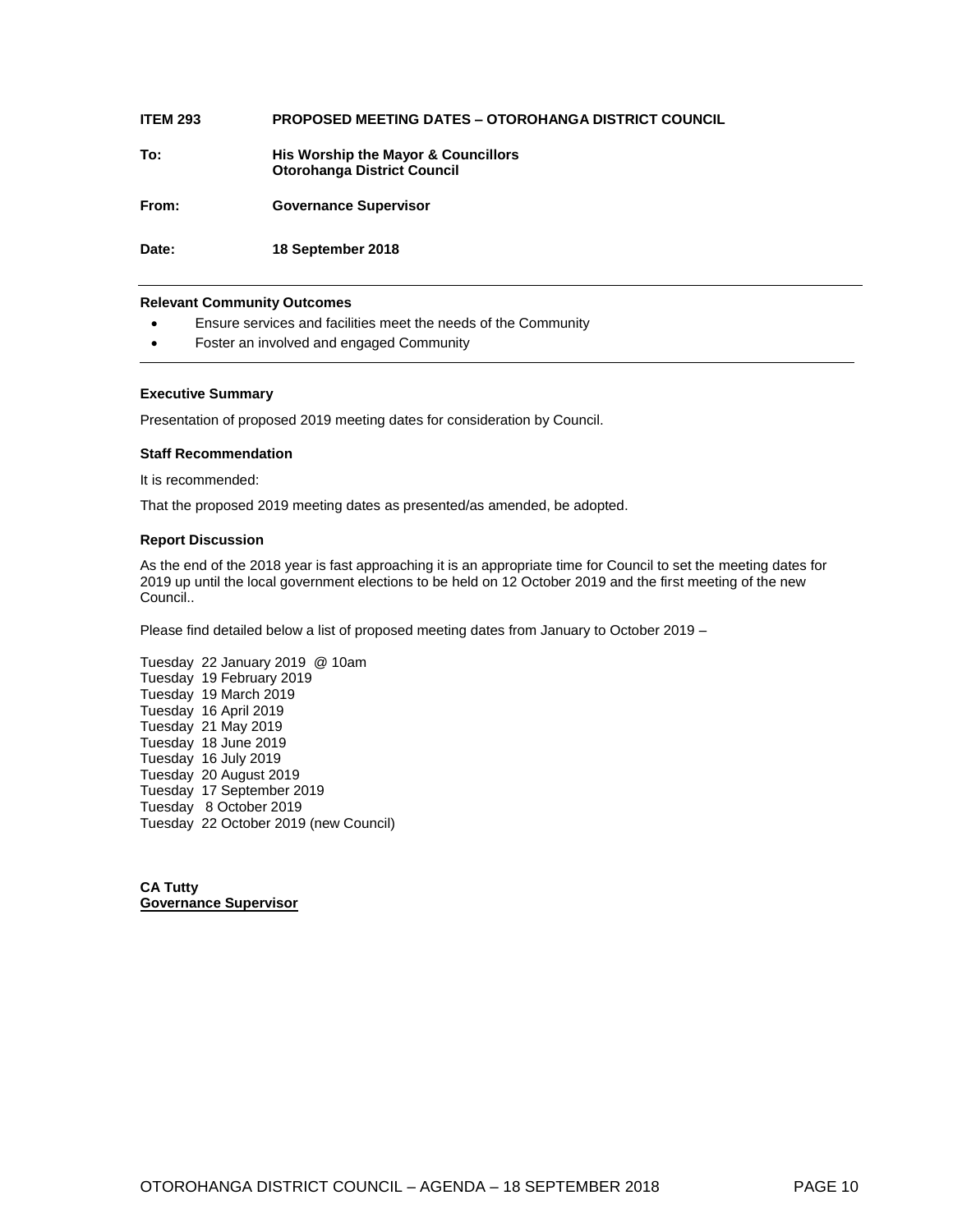# **ITEM 294 OTOROHANGA DOMAIN TOILETS To: His Worship the Mayor & Councillors Otorohanga District Council From: Engineering Manager**

**Date: 18 September 2018**

#### **Relevant Community Outcomes**

- Ensure services and facilities meet the needs of the Community
- Manage the natural and physical environment in a sustainable manner
- Foster an involved and engaged Community

#### **Executive Summary**

The Otorohanga Community Board (OCB) has indicated a desire to re-open the Council owned toilet block at the Otorohanga Domain, and seeks financial support from Council for its ongoing operation.

#### **Staff Recommendation**

That approval be given to include an ongoing additional amount of \$18,000 per year in the Otorohanga Parks and Reserves Account for the 2019/20 year and thereafter for the purpose of operating the Domain toilets situated on Alex Telfer Drive.

#### **Report Discussion**

The Council owned toilets situated on Alex Telfer drive adjacent to the Kiwi House have been closed for some years.

Historically the Kiwi House had used and maintained these toilets but with the improvements they have made to their own premises, including the installation of toilets for the use of their visitors, there is no longer a need for the Kiwi House to use the Council facility.

Despite the Council toilets ceasing to be used by the Kiwi House the Otorohanga Community Board believes that there is other increasing demand for use of these toilets, and Board members have received complaints about them being closed. The Board is therefore proposing that the toilets be re-opened.

With them being closed for a long period, the condition of the Domain toilets has deteriorated. The site had become overgrown, but the offending vegetation has now been removed. The following further refurbishment works are however considered necessary if the toilets are to be re-opened.

- New door and aluminium windows inserted into the original frames.
- New colour steel roof and spouting.
- Repairing the concrete slab at the entrance.
- Repainting inside and out.
- A general plumbing and electrical tidy up.
- Establishing a separate metered water supply.
- Establishing a separate power supply.

The Otorohanga Rotary Club have expressed a willingness to assist with these refurbishment works, and making an allowance for this assistance it is believed that the cost to Council of these works will be in the order of \$22 000.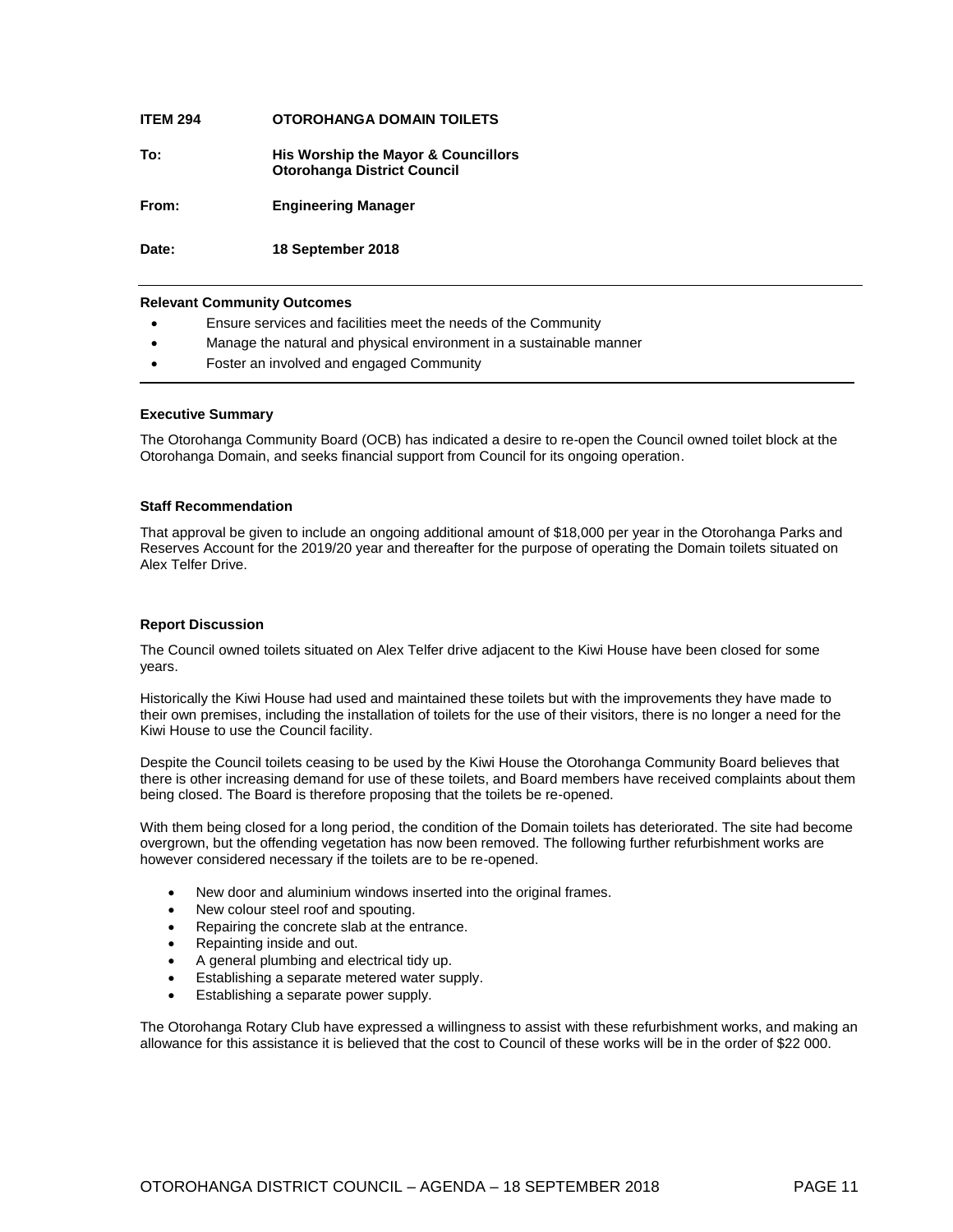The Otorohanga Community Board has agreed to meet the cost of refurbishment and operation of the toilet during the current financial year from its special fund, which includes the proceeds of the sale of the Te Raumauku property.

The Board is however requesting that Council funds the operation of the toilet in subsequent years, which will encompass a daily morning clean, a check of the facility at lunch time, with an allowance for power, water and small amount of mowing and pruning. The estimated cost of this ongoing operation is \$18,000 per annum.

**R H Brady ENGINEERING MANAGER**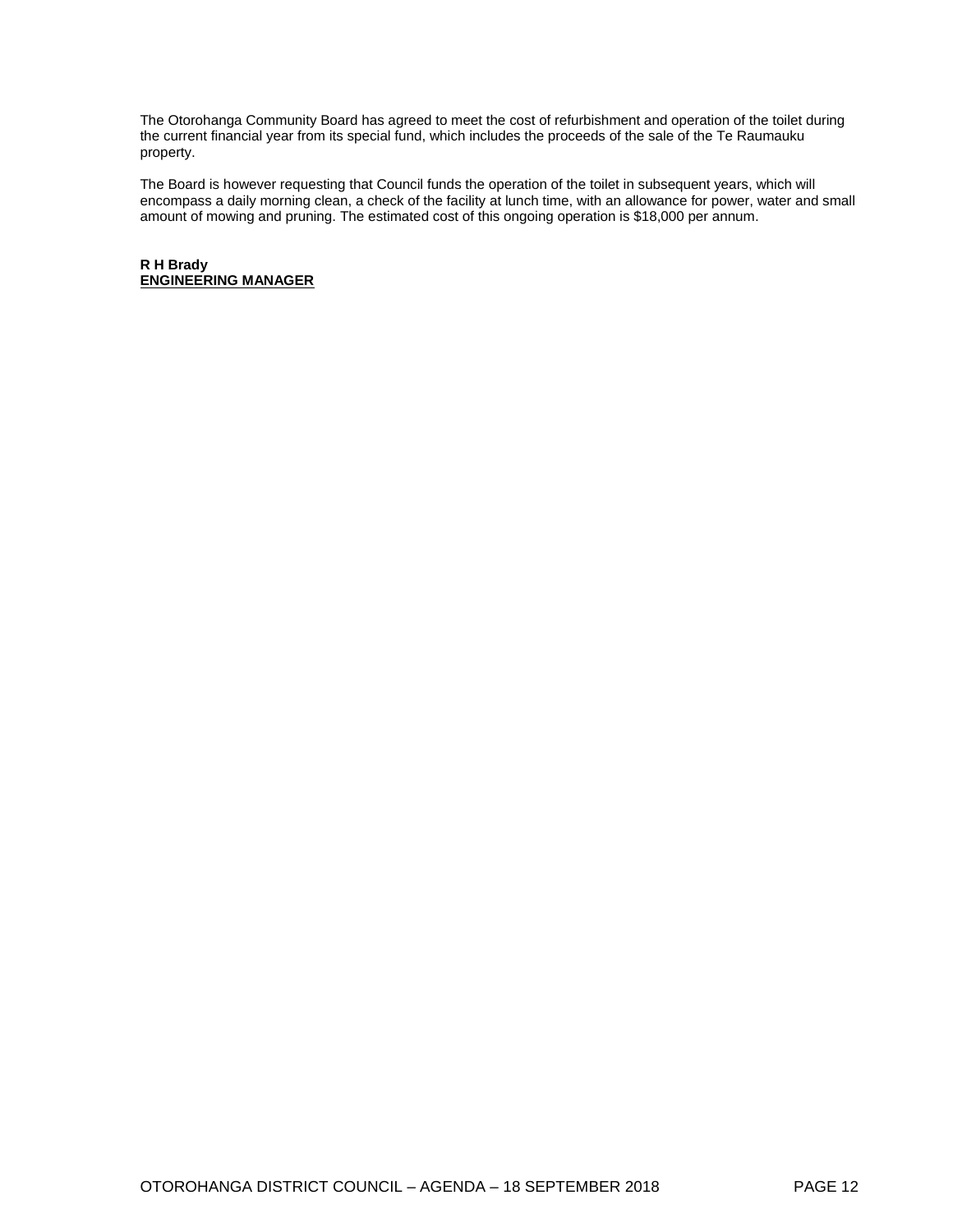| <b>ITEM 295</b> | DRAFT MANAGEMENT ACCOUNTS FOR THE YEAR ENDING 30 JUNE 2018                |
|-----------------|---------------------------------------------------------------------------|
| To:             | His Worship the Mayor & Councillors<br><b>Otorohanga District Council</b> |
| From:           | <b>Finance Manager</b>                                                    |
| Date:           | <b>18 June 2018</b>                                                       |

#### **Relevant Community Outcomes**

- Ensure services and facilities meet the needs of the Community
- Promote the local economy and opportunities for sustainable economic development
- Foster an involved and engaged Community

#### **Executive Summary**

The Draft Management Accounts for the period ended 30 June 2018 are attached under separate cover. These are the final figures for the year, but are yet to be audited, which is underway at the time of this meeting.

Once the audit is completed the final Annual Report will go to the Audit and Risk Committee for review and recommendation to Council for adoption.

#### **Staff Recommendation**

It is recommended:

That the Draft Management Accounts for the period ended 30 June 2018 be received.

**B O'Callaghan FINANCE MANAGER**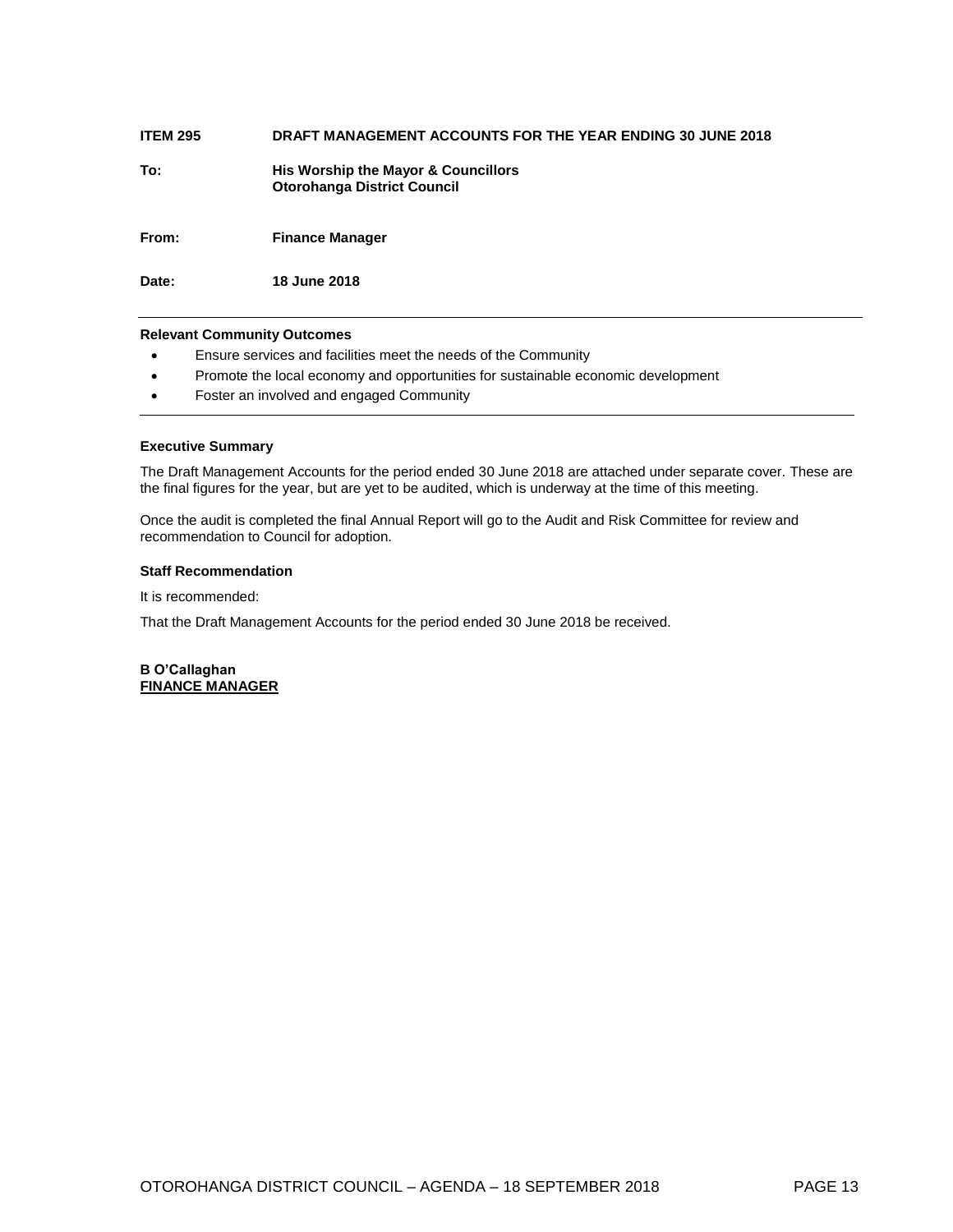## ITEM 296 **CARRYOVERS 2017/18/19 To: His Worship the Mayor and Councillors Otorohanga District Council From: Finance Manager Date: 18 September 2018**

#### **Relevant Community Outcomes**

Ensure services and facilities meet the needs of the Community

#### **Executive Summary**

A list of the capital carryovers identified from the 2017/18 financial year for consideration and approval by Council.

#### **Staff Recommendation**

It is recommended that:

Council adopts the carryovers as listed.

#### **Report Discussion**

With the completion of the financial statements for the year ended 30 June 2018, the following carryovers of capital funding are proposed from that financial year into the current year.

|                                                                            | 2017/18<br>budget | Amount<br>spent to 30 | <b>Proposed</b><br>carry<br>over | <b>Funding</b><br><b>Method</b> |                                                     |
|----------------------------------------------------------------------------|-------------------|-----------------------|----------------------------------|---------------------------------|-----------------------------------------------------|
| <b>Item</b>                                                                | allocation        | <b>June 2018</b>      | amount                           |                                 | Reason                                              |
| Arohena RWS-<br>Pump Renewals-<br>Dugout pump                              | 4,147             |                       | 4,147                            | Cash<br>surplus                 | Work was not completed<br>during the year           |
| Arohena RWS-<br>Electrical renewals<br>- Taupaki<br>Switchboards           | 25,392            | 4,913                 | 20,479                           | Cash<br>surplus                 | Work was not completed<br>during the year           |
| Tihiroa RWS -<br>Electrical renewals<br>- Monitoring<br><i>instruments</i> | 24,334            | 4,350                 | 19,984                           | Cash<br>surplus                 | Work was not completed<br>during the year           |
| Tihiroa RWS-<br>Filter refurbishment                                       | 55,016            |                       | 55,016                           | Cash<br>surplus                 | Work was not completed<br>during the year           |
| Tihiroa RWS -<br><b>Flushing Valve</b><br>installation                     | 5,290             |                       | 5,290                            | Cash<br>surplus                 | Work was not completed<br>during the year           |
| Oto Water - Meter<br>installations                                         | 45,000            | 14,907                | 30,093                           | Cash<br>surplus                 | Additional meter<br>installation may be<br>required |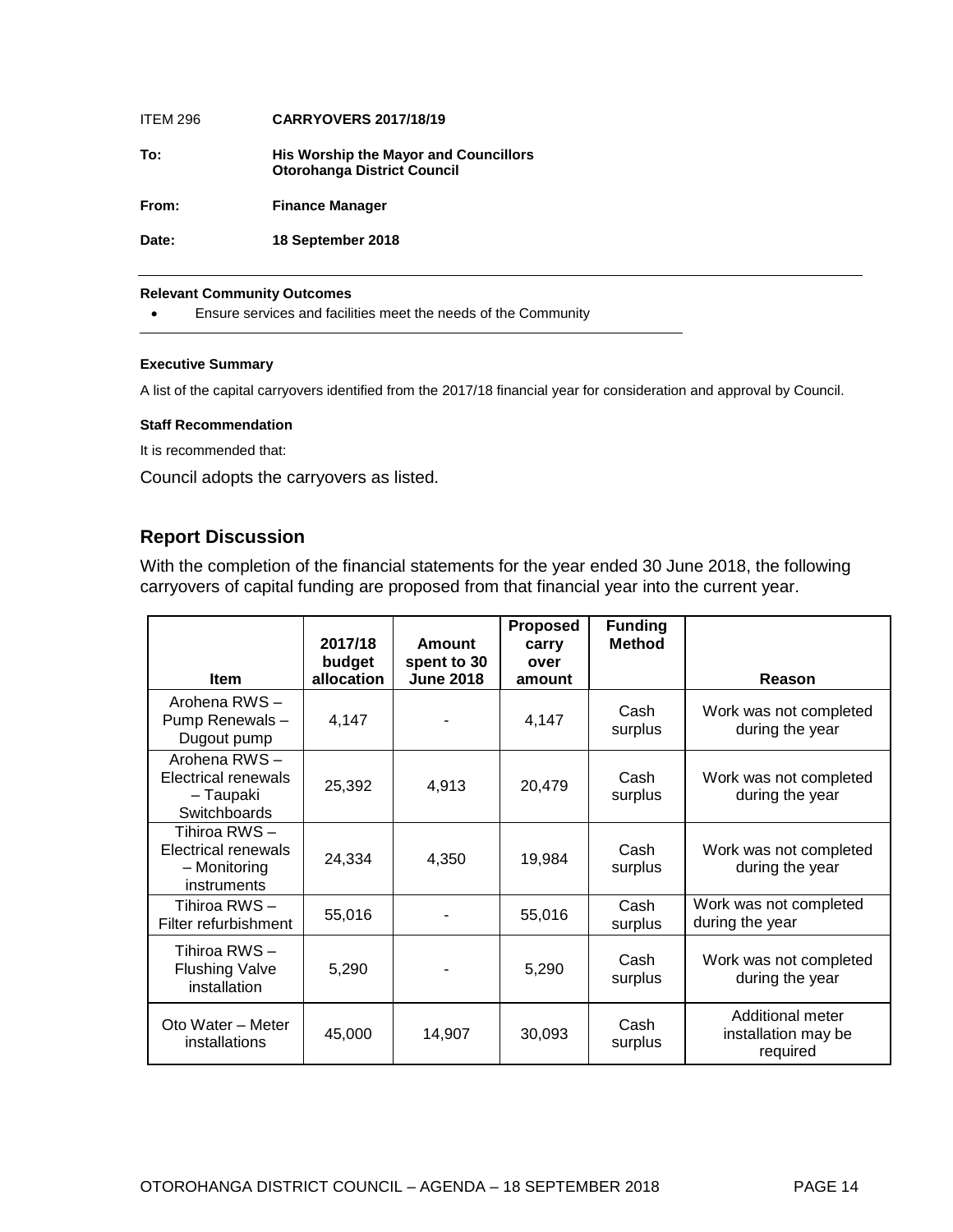| Oto Water - Pump<br>Renewals - 1 town<br>High lift and 1<br>Waipa High lift | 65,596  |        | 65,596  | Cash<br>surplus | Still working well during the<br>year and not needed to be<br>replaced, however are key<br>strategic assets so may<br>need to be replaced in<br>current year |
|-----------------------------------------------------------------------------|---------|--------|---------|-----------------|--------------------------------------------------------------------------------------------------------------------------------------------------------------|
| Oto Water -<br><b>Electrical Renewals</b><br>- Switchboard and<br>Telemetry | 18,727  |        | 18,727  | Cash<br>surplus | Work was not completed<br>during the year                                                                                                                    |
| Kawhia Water-<br>Sand filter renewals                                       | 4,659   |        | 4,659   | Cash<br>surplus | Work was not completed<br>during the year                                                                                                                    |
| Oto Waste Water -<br><b>Electrical renewals</b>                             | 37,851  | 3,539  | 34,312  | Cash<br>surplus | Carry over as rolled into<br>filter refurbishment                                                                                                            |
| Oto Parks and<br>Reserves-<br>Huiputea<br>Improvements                      | 25,000  | 10,522 | 14,478  | Cash<br>surplus | Work was not completed<br>during the year                                                                                                                    |
| Kawhia Parks and<br>Reserves - Picnic<br>Tables                             | 10,430  |        | 10,430  | Cash<br>surplus | Work was not completed<br>during the year                                                                                                                    |
| Kawhia Community<br>Property - Kawhia<br><b>CCTV</b> Installation           | 15,645  | 4,623  | 11,022  | Cash<br>surplus | Aotea completed but<br>Kawhia not completed.                                                                                                                 |
| Roading - Oto<br>Footpaths                                                  | 164,247 | 5,348  | 158,899 | Cash<br>surplus | Work was not completed<br>during the year                                                                                                                    |
| Roading - Kawhia<br>Footpaths                                               | 32,540  | 18,751 | 13,789  | Cash<br>surplus | Work was not completed<br>during the year                                                                                                                    |
| Library - Library<br><b>Books</b>                                           | 61,016  | 46,688 | 10,000  | Cash<br>surplus | Not fully spent due to<br>staffing issues                                                                                                                    |

**B O'Callaghan FINANCE MANAGER**